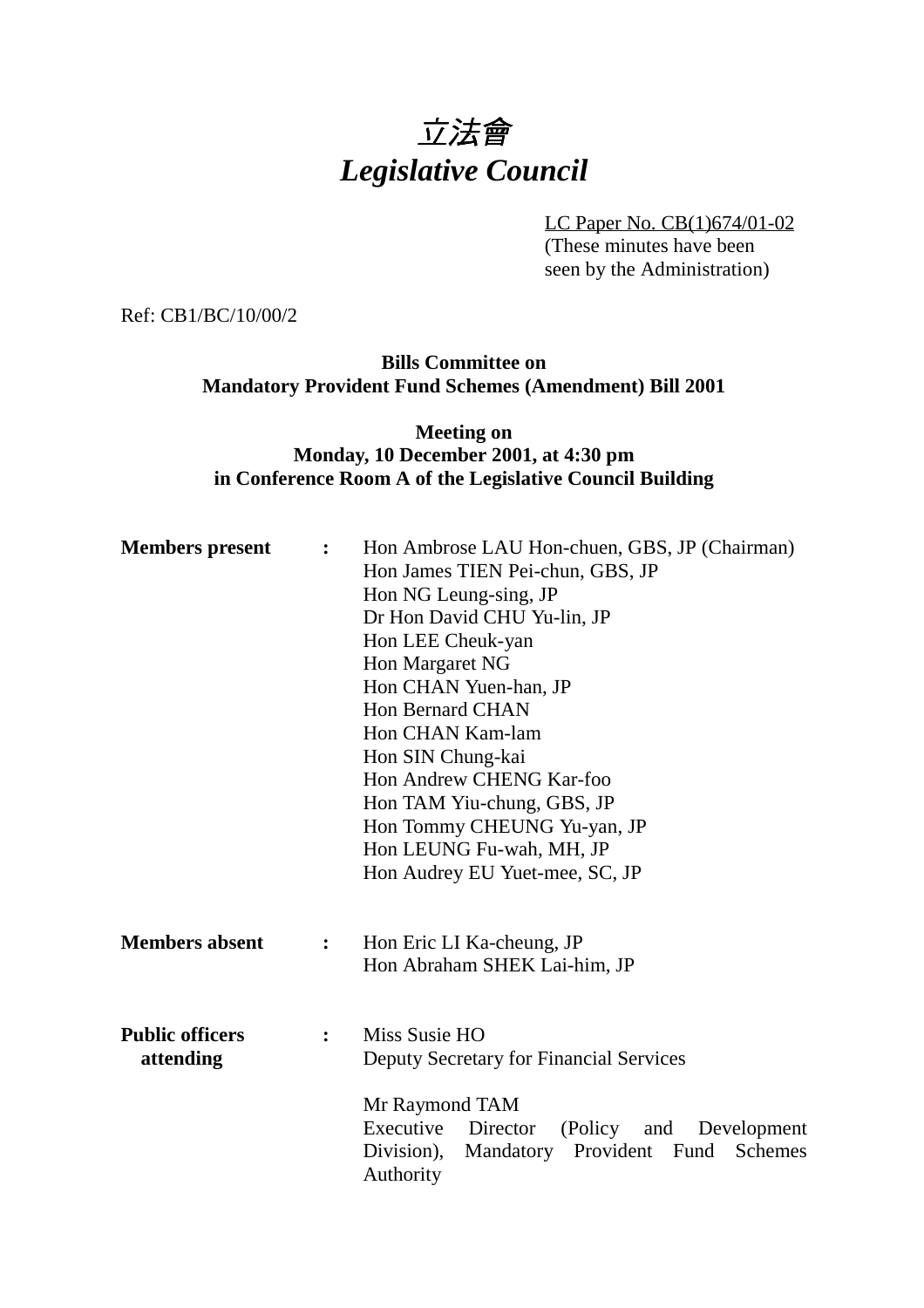|                                               | Mr Geoffrey FOX<br>Senior Assistant Law Draftsman      |
|-----------------------------------------------|--------------------------------------------------------|
|                                               | Ms Lonnie NG<br><b>Senior Government Counsel</b>       |
| <b>Clerk in attendance : Miss Polly YEUNG</b> | Chief Assistant Secretary (1)3                         |
| <b>Staff in attendance</b>                    | : Miss Connie FUNG<br><b>Assistant Legal Adviser 3</b> |
|                                               | Miss Yvonne YU<br>Senior Assistant Secretary (2)7      |

#### **I. Confirmation of minutes of meeting**

(LC Paper No. CB(1)399/01-02 - Minutes of meeting held on 13 November 2001)

The minutes of meeting held on 13 November 2001 was confirmed.

## **II. Meeting with the Administration**

| - The Administration's response to<br>issues arising from the Bills     |
|-------------------------------------------------------------------------|
| Committee meting on 13.11.2001                                          |
| - MPFA's power to impose additional                                     |
| conditions / amend existing ones                                        |
| upon approved trustees and MPF                                          |
| schemes, and impose new conditions                                      |
| on approved pooled investment                                           |
| funds                                                                   |
| LC Paper No. $CB(1)541/01-02(01)$ - Draft Committee Stage Amendments    |
| to the Mandatory Provident Fund                                         |
| Schemes (Amendment) Bill 2001                                           |
| The Bill                                                                |
| - Marked-up copy of the Bill prepared<br>by the Legal Services Division |
|                                                                         |

2. The Committee deliberated (Index of proceedings attached at **Annex A**).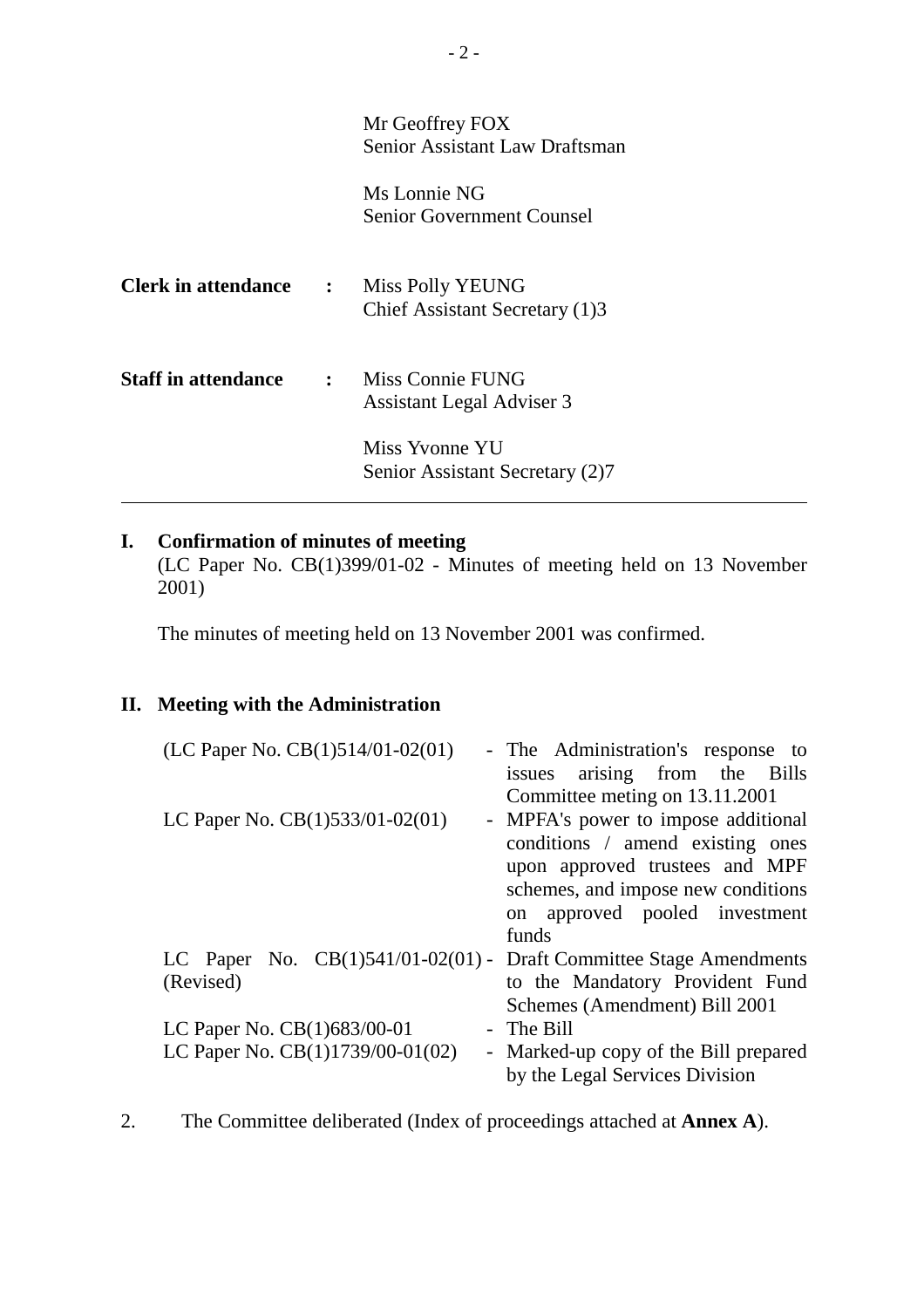3. The Administration undertook to take the following actions to facilitate the work of the Committee:

#### Clause 2

(a) The Administration would further explain the definition of "corporation" under clause 2 of the Bill and for the sake of consistency, to clarify whether a definition of "corporation" was also stipulated under the Companies Ordinance (Cap. 32).

#### Clause 4

(b) Having regard to the concerns raised by members that the Mandatory Provident Fund Schemes Authority (MPFA)'s power to "borrow money" under proposed section 6QA might be too broad, the Administration would review the drafting of this provision so that such power would be exercised to facilitate MPFA in obtaining temporary borrowing such as overdraft facilities.

#### Clauses 7 and 19

(c) Members were concerned about the implications on the operation of the financial sectors if the proposed definition of "relevant time" under proposed section  $7C(2)(b)$  and Schedule 1 was inconsistent with the existing definition of "relevant time" under other finance-related legislation. The Administration would provide further explanation for adding "the beginning of" before "the date" in these two clauses and in other clauses where such expression appeared. ALA3 was also requested to examine the proposed amendment in conjunction with the Administration's legal adviser.

## Clause 20

(d) Schedule 6 set out the decisions of the MPFA which might be the subject of an appeal. The Administration would provide information on the Appeal Board including its membership.

#### Clauses 10 and 11

(e) Some members queried the justification for empowering MPFA to amend any conditions or impose conditions with respect to the "marketing" of the scheme under proposed sections 21 and 21A. They were concerned about the arbitrary nature of the conditions and that they might be imposed for political reasons. Members suggested that the Administration should study how to limit MPFA's power in this regard, such as by limiting the imposition of such conditions to provisions in "codes of practice" or "guidelines" which normally had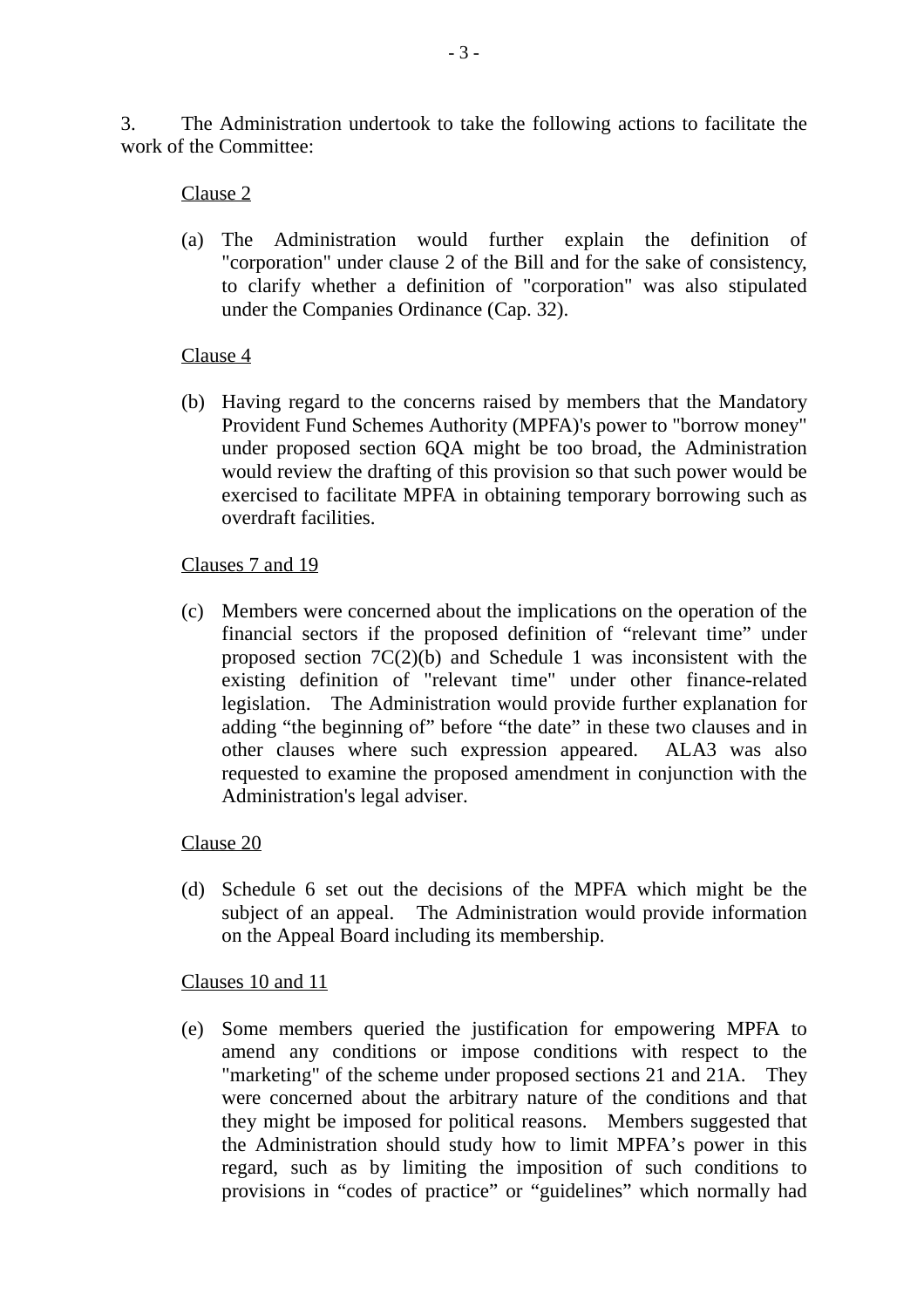gone through a consultation process and was accepted by the industry. The Administration agreed to consider members' suggestion or other means to limit MPFA's power in this regard.

4. The Committee agreed to hold another meeting to continue discussion with the Administration.

(*Post meeting note*: With the concurrence of the Chairman, the next meeting will be held on Monday, 4 January 2002 at 10:45 am in Conference Room A of the Legislative Council Building.)

#### **III. Any other business**

5. There being no other business, the meeting ended at 6:35 pm.

Legislative Council Secretariat 28 December 2001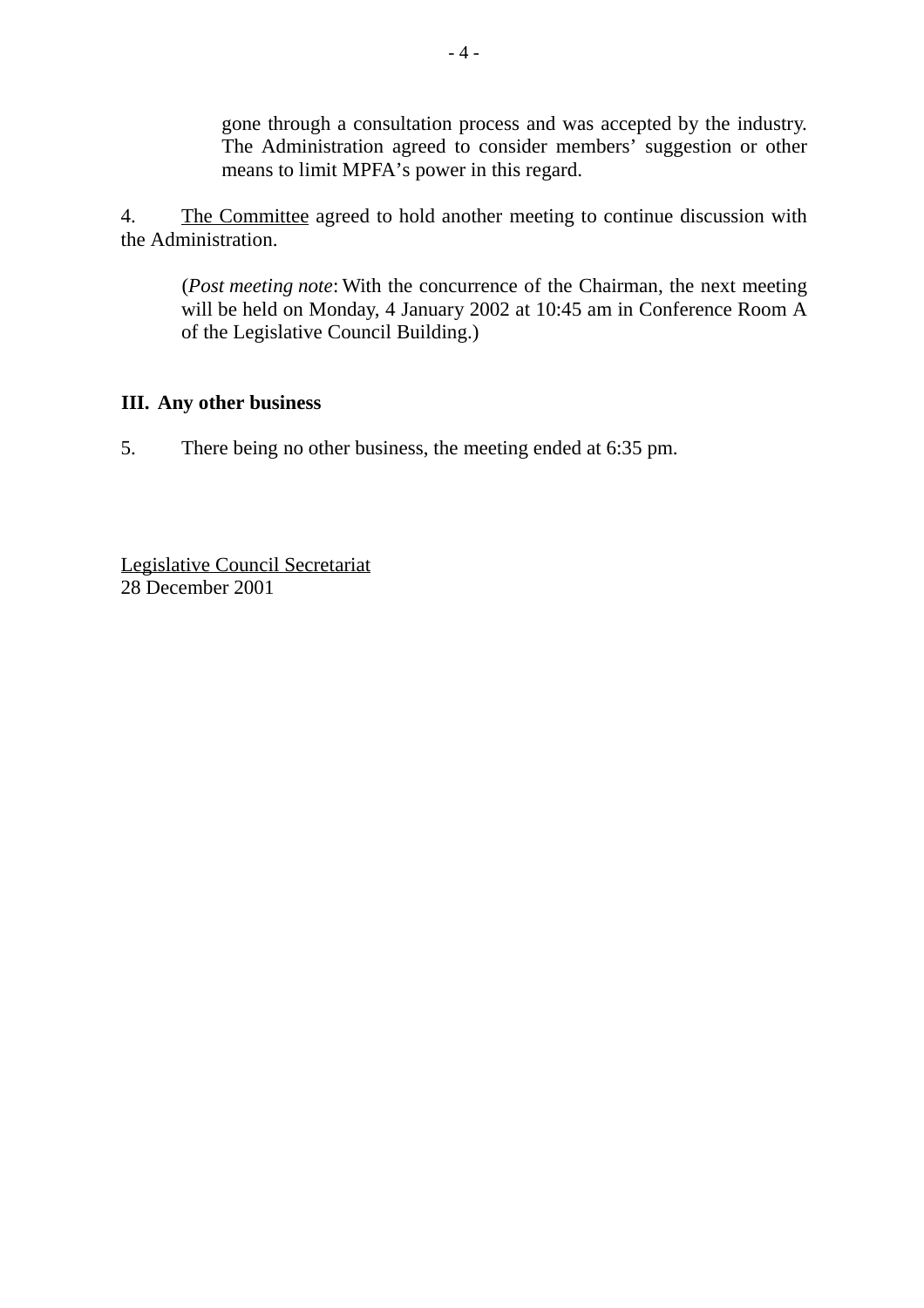#### **Annex A**

# **Proceedings of the meeting of the Bills Committee on Mandatory Provident Fund Schemes (Amendment) Bill 2001**

# **on Monday, 10 December 2001, at 4:30 pm in Conference Room A of the Legislative Council Building**

| <b>Time</b>                   | <b>Speaker</b>                                     | Subject(s)                                                        | <b>Action</b> |
|-------------------------------|----------------------------------------------------|-------------------------------------------------------------------|---------------|
|                               |                                                    |                                                                   | required      |
|                               |                                                    |                                                                   |               |
|                               | Agenda Item I - Confirmation of minutes of meeting |                                                                   |               |
| 000000-000215 Chairman        |                                                    | Confirmation of minutes of meeting                                |               |
|                               |                                                    | held on 13 November 2001;                                         |               |
|                               |                                                    | Opening remarks                                                   |               |
| 000216-000443 Admin           | Agenda Item II - Meeting with the Administration   |                                                                   |               |
|                               |                                                    | Briefing by the Administration on its                             |               |
|                               |                                                    | response to issues arising from the last                          |               |
|                               |                                                    | meeting on 13.11.2001 (LC Paper No.                               |               |
| 000444-000527 Chairman        |                                                    | $CB(1)514/01-02(01))$                                             |               |
|                               |                                                    | Inviting questions from members                                   |               |
|                               | 000528-000812 Miss Margaret NG                     | Need for the Mandatory Provident                                  |               |
|                               |                                                    | Fund Schemes Authority (MPFA) to                                  |               |
|                               |                                                    | exercise its power in a reasonable                                |               |
|                               |                                                    | manner                                                            |               |
| 000813-000927   Admin         |                                                    | $ditto -$                                                         |               |
|                               | 000928-000935 Miss Margaret NG                     | $ditto -$                                                         |               |
| 000936-001014 Admin           |                                                    | ditto                                                             |               |
| 001015-001226 Chairman        |                                                    | Members noted the Administration's                                |               |
|                               |                                                    | response to other issues raised                                   |               |
| 001227-001301 Chairman        |                                                    | MPFA's power to impose additional                                 |               |
|                               |                                                    | conditions/amend existing ones upon                               |               |
|                               |                                                    | approved trustees and MPF schemes,                                |               |
|                               |                                                    | impose new conditions<br>and<br>on                                |               |
|                               |                                                    | approved pooled investment funds                                  |               |
|                               |                                                    | (LC Paper No. CB(1)533/01-02(01))                                 |               |
| 001302-001414   Admin         |                                                    | ditto                                                             |               |
| 001415-001856 MPFA            |                                                    | ditto                                                             |               |
|                               | 001857-002043   Mr James TIEN                      | He disagreed with the need to provide                             |               |
|                               |                                                    | MPFA with new statutory powers at                                 |               |
|                               |                                                    | this stage as the MPF system had only                             |               |
|                               |                                                    | come into operation for about a year                              |               |
| 002044-002119   MPFA          |                                                    | ditto                                                             |               |
|                               | 002120-002146   Mr James TIEN                      | ditto<br>$\overline{\phantom{0}}$<br>$\qquad \qquad \blacksquare$ |               |
| 002147-002334 Admin           |                                                    | ditto                                                             |               |
| 002335-002349   Mr James TIEN |                                                    | ditto                                                             |               |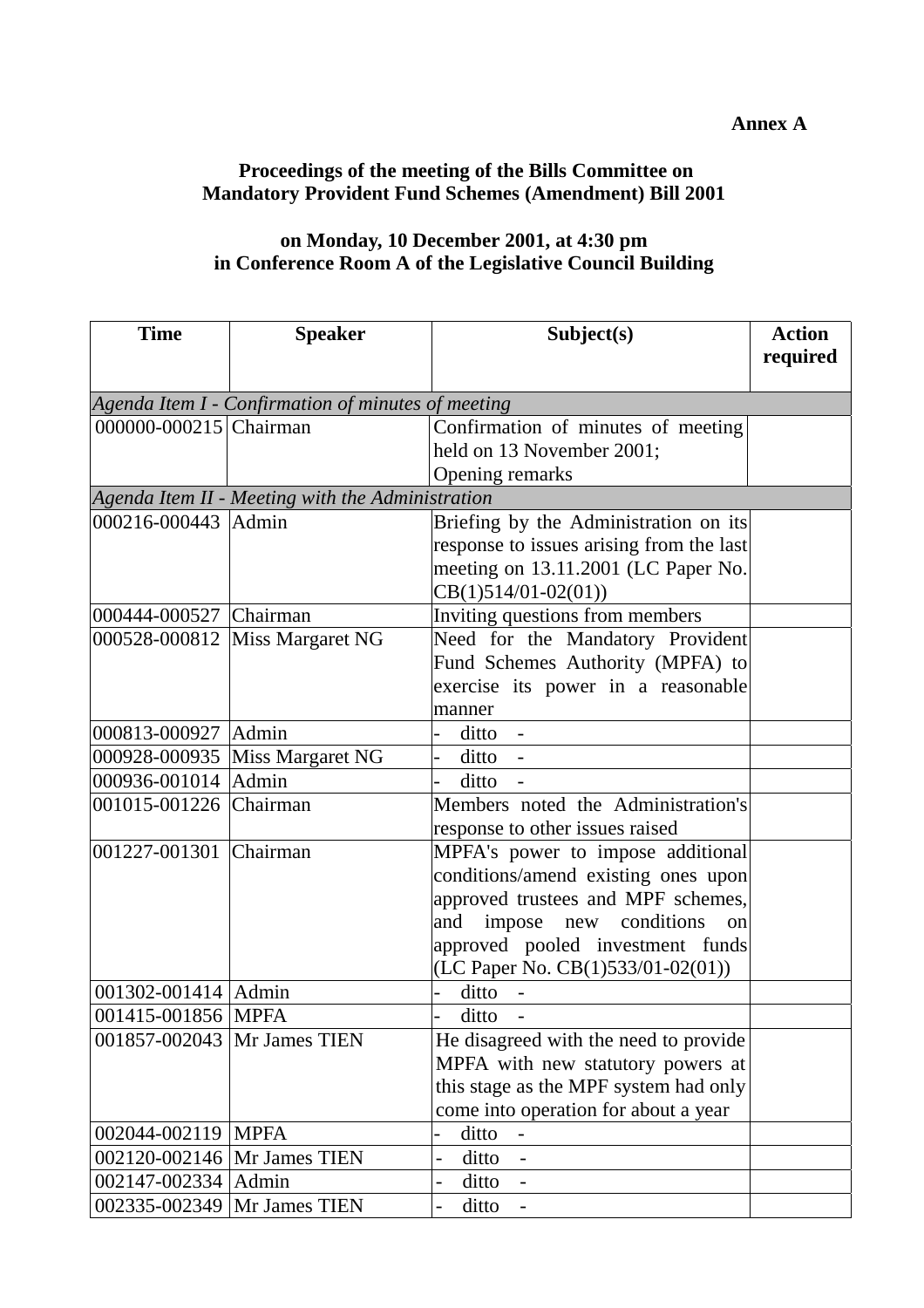| <b>Time</b>            | <b>Speaker</b>                            | Subject(s)                               | <b>Action</b><br>required |
|------------------------|-------------------------------------------|------------------------------------------|---------------------------|
| 002350-002352 Admin    |                                           | $ditto -$                                |                           |
|                        | 002353-002634 Miss Margaret NG            | ditto -                                  |                           |
| 002635-002659 Admin    |                                           | $ditto -$                                |                           |
| 002700-002822 MPFA     |                                           | ditto -                                  |                           |
|                        | 002823-002933 Mr Bernard CHAN             | Details of the independent Appeal        |                           |
|                        |                                           | Board which heard appeals against the    |                           |
|                        |                                           | MPFA's<br>decisions<br>from<br>service   |                           |
|                        |                                           | providers                                |                           |
| 002934-003033 MPFA     |                                           | ditto -                                  |                           |
| 003034-003119          | <b>Chairman</b>                           | ditto                                    |                           |
| 003120-003205 Chairman |                                           | Opening remarks for clause by clause     |                           |
|                        |                                           | examination                              |                           |
| 003206-003210 Chairman |                                           | Clause 1 -short title                    |                           |
| 003211-003256 Chairman |                                           | Clause 2 -interpretation                 |                           |
| 003257-003318 Chairman |                                           | Clause 3 -functions of MPFA              |                           |
|                        | 003319-003452   Admin / Chairman          | Clause 2 - definition of "company"       |                           |
|                        | 003453-003646 Chairman / Admin /          | English version of the marked copy of    |                           |
|                        | Mr SIN Chung-kai                          | the Bill (LC Paper No. CB(1)1739/00-     |                           |
|                        |                                           | $01(02)$ ) and the draft Committee Stage |                           |
|                        |                                           | Amendments (CSA) (English version)       |                           |
|                        |                                           | tabled at the meeting $(CB(1)541/01 -$   |                           |
|                        |                                           | $02(01)$ (revised))                      |                           |
|                        | 003647-003955 Chairman / Admin            | Clause 2 - definitions of "accrued       |                           |
|                        |                                           | benefits", "company", "governing         |                           |
|                        |                                           | rules", "mandatory contributions"        |                           |
|                        | 003956-004000 Mr SIN Chung-kai            | Clause 2 - definition of "mandatory      |                           |
|                        |                                           | contribution"                            |                           |
| 004001-004132 Admin    |                                           | ditto                                    |                           |
|                        | 004133-004148 Mr SIN Chung-kai /<br>Admin | ditto -                                  |                           |
| 004149-004234          | MPFA/                                     | ditto<br>$\sim$ $-$                      |                           |
|                        | Mr SIN Chung-kai                          |                                          |                           |
|                        | 004235-004259 Chairman / Admin            | ditto                                    |                           |
|                        | 004300-004326 Mr SIN Chung-kai            | Clause 2 - employees eligible under      |                           |
|                        |                                           | the definition of "master trust scheme"  |                           |
| 004327-004417 MPFA     |                                           | ditto                                    |                           |
|                        | 004418-004518 Mr SIN Chung-kai /          | ditto -<br>$\overline{a}$                |                           |
|                        | <b>MPFA</b>                               |                                          |                           |
|                        | 004519-004528 Chairman / Admin            | ditto<br>$\sim$ $-$                      |                           |
|                        | 004529-004636   Admin / Chairman          | Clause 2 - definition of "oversea        |                           |
|                        |                                           | company"                                 |                           |
|                        | 004637-004646   Mr SIN Chung-kai          | Clause 2 - definition of "corporation"   |                           |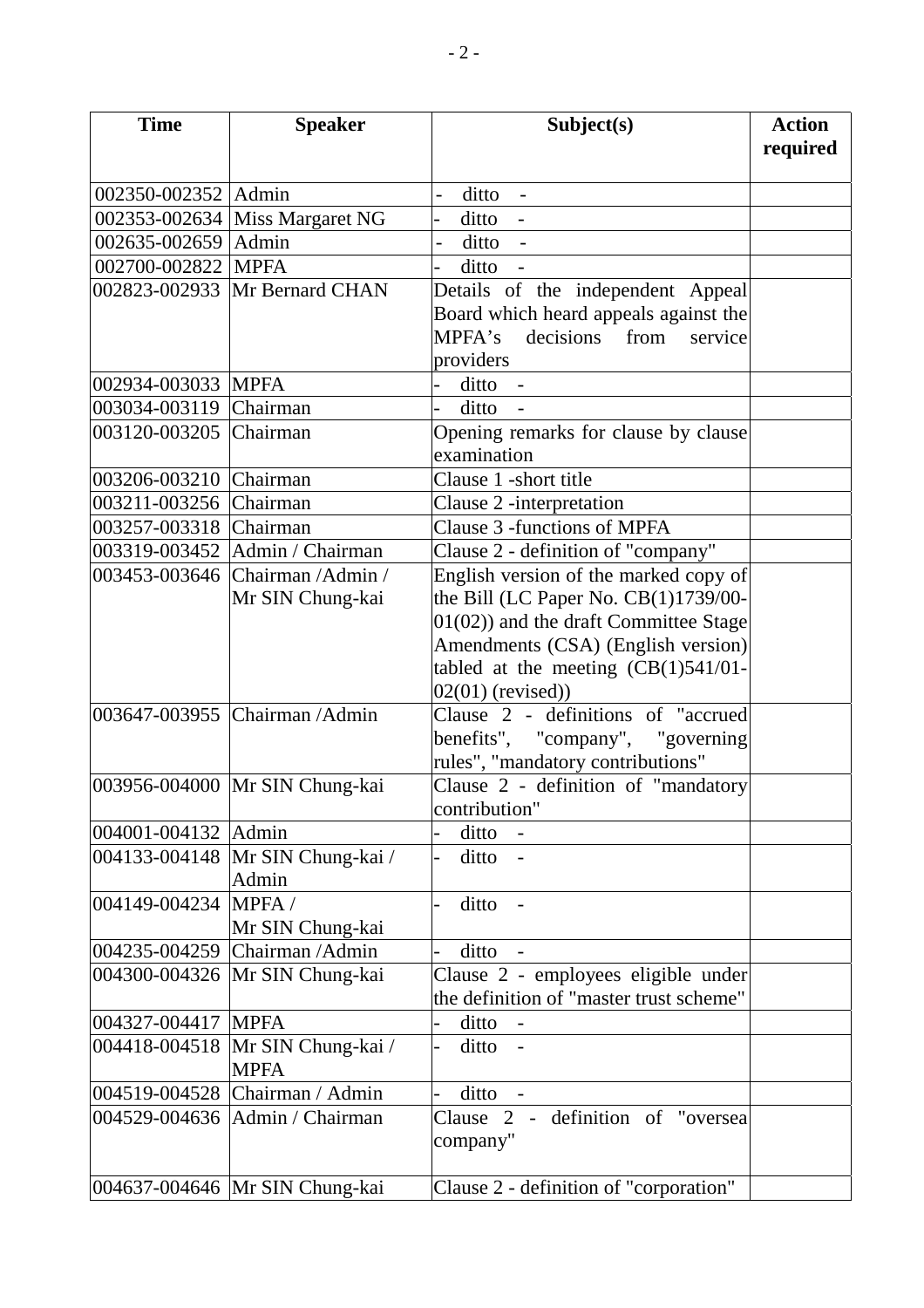| <b>Time</b>            | <b>Speaker</b>                 | Subject(s)                                 | <b>Action</b> |
|------------------------|--------------------------------|--------------------------------------------|---------------|
|                        |                                |                                            | required      |
|                        |                                |                                            |               |
| 004647-004653 Chairman |                                | $ditto -$                                  |               |
| 004654-004752 MPFA     |                                | ditto -                                    |               |
|                        | 004753-004757 Mr SIN Chung-kai | $ditto -$                                  |               |
| 004758-004808 MPFA     |                                | ditto -                                    |               |
| 004809-004816 Chairman |                                | ditto                                      |               |
| 004817-004833 Admin    |                                | To further explain the definition of Admin |               |
|                        |                                | "corporation" under clause 2, and to       |               |
|                        |                                | clarify whether a definition of            |               |
|                        |                                | "corporation" was also stipulated          |               |
|                        |                                | under the Companies Ordinance (Cap.        |               |
|                        |                                | 32)                                        |               |
| 004834-004836 Chairman |                                | ditto -<br>$\overline{a}$                  |               |
|                        | 004837-004845 Mr SIN Chung-kai | $ditto -$                                  |               |
| 004846-004853 Chairman |                                | Clause 2 - definition of "minimum          |               |
|                        |                                | MPF benefits"                              |               |
| 004854-004917 Admin    |                                | Clause 2 - CSA to add a definition of      |               |
|                        |                                | "conditions" to mean reasonable            |               |
|                        |                                | conditions                                 |               |
| 004918-004928 Chairman |                                | $ditto -$                                  |               |
| 004929-004953 Admin    |                                | $ditto -$                                  |               |
| 004954-005008 Chairman |                                | ditto -                                    |               |
| 005009-005012 Admin    |                                | $ditto -$                                  |               |
| 005013-005032 Chairman |                                | ditto                                      |               |
| 005033-005116 Admin    |                                | ditto -                                    |               |
| 005117-005124 Chairman |                                | Clause 2 - definition of "governing        |               |
|                        |                                | rules"                                     |               |
| 005125-005141 Admin    |                                | Clause 2 - CSA to remove the               |               |
|                        |                                | proposed definitions of "offering          |               |
|                        |                                | document"<br>and "participation            |               |
|                        |                                | agreement" (to be included in the          |               |
|                        |                                | Schedule to the Bill) and thereby          |               |
|                        |                                | reinstating the existing definition of     |               |
|                        |                                | "governing rules"                          |               |
| 005142-005156 Chairman |                                | ditto -                                    |               |
| 005157-005233 Chairman |                                | Clause 2 -definition of "preserved         |               |
|                        |                                | account"                                   |               |
|                        | 005234-005239 Chairman / Admin | Clause 2 - definition of "working day"     |               |
|                        | 005240-005328 Chairman / Admin | Clause 2 - CSA to delete proposed          |               |
|                        |                                | section $2(3)$ and $(4)$ and substitute a  |               |
|                        |                                | proposed subsection<br>(3)<br>new          |               |
|                        |                                | concerning mandatory contribution          |               |
| 005329-005352 Admin    |                                | $ditto -$                                  |               |
| 005353-005501 Chairman |                                | $ditto -$<br>$\overline{\phantom{0}}$      |               |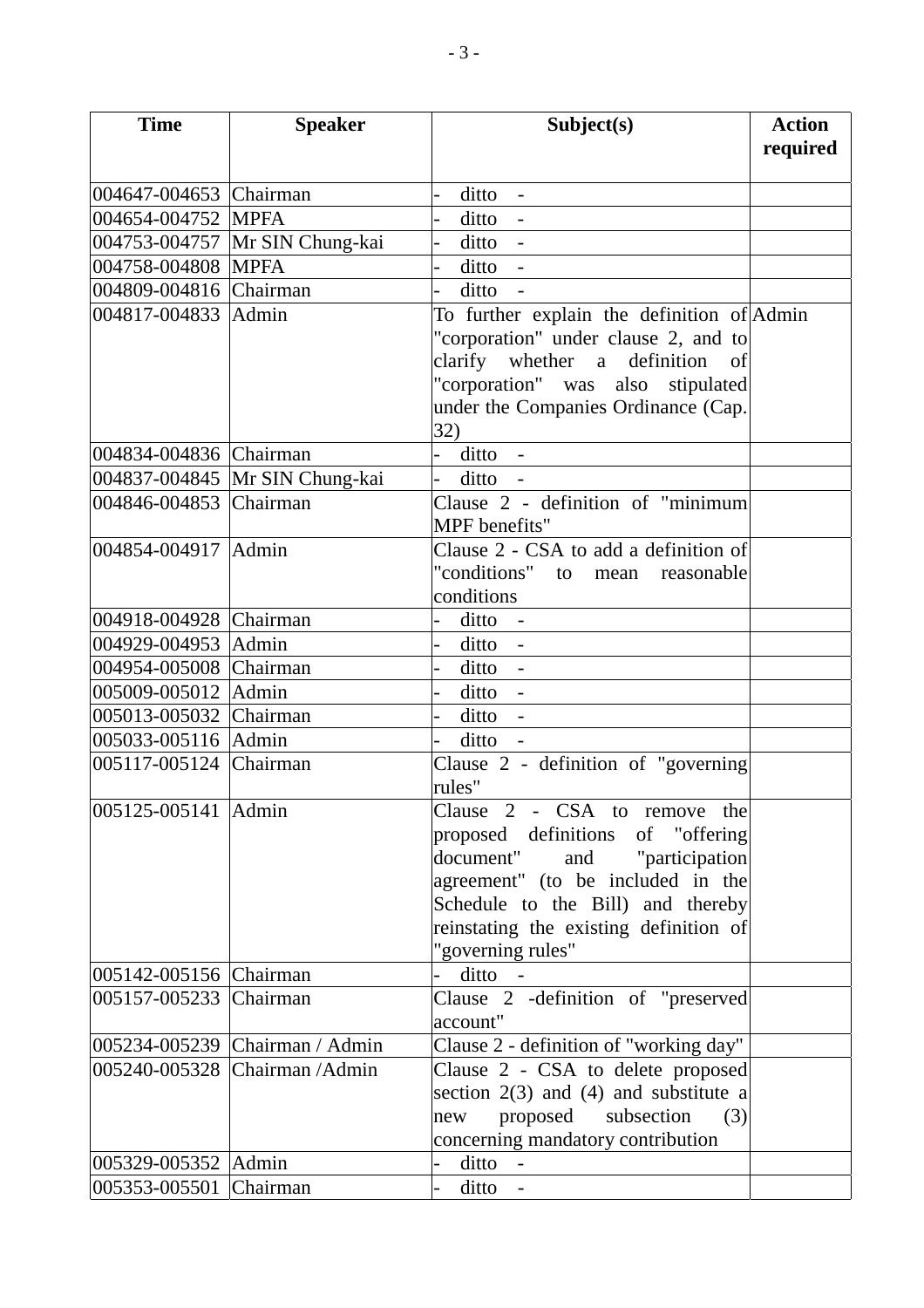| <b>Time</b>                 | <b>Speaker</b>                 | Subject(s)                                | <b>Action</b> |
|-----------------------------|--------------------------------|-------------------------------------------|---------------|
|                             |                                |                                           | required      |
|                             | 005502-005655 Admin / Chairman | Clause 8 - a consequential amendment      |               |
|                             |                                | to allow those exempted persons to        |               |
|                             |                                | join and pay voluntary contributions      |               |
|                             |                                | to a registered scheme                    |               |
| 005656-005745 MPFA          |                                | ditto -<br>$\overline{a}$                 |               |
| 005746-005800               | Admin                          | $ditto -$                                 |               |
| 005801-005819 Chairman      |                                | ditto                                     |               |
| 005820-005844 Chairman      |                                | Clause 3 - functions of MPFA              |               |
| 005845-005911               | Mr James TIEN                  | ditto                                     |               |
| 005912-010050               | Admin                          | Clause 3 - justification for addition of  |               |
|                             |                                | proposed section $6E(1)$ (ea) and (eb)    |               |
|                             |                                | to the functions of MPFA                  |               |
|                             | 010051-010119 Mr James TIEN/   | ditto -                                   |               |
|                             | Chairman                       |                                           |               |
| 010120-010212 Admin         |                                | ditto -                                   |               |
| 010213-010227 Mr James TIEN |                                | $ditto -$<br>$\overline{a}$               |               |
| 010228-010323 Admin         |                                | ditto -<br>$\overline{a}$                 |               |
|                             | 010324-010330 Chairman / Admin | Clause 4 - power for MPFA to borrow       |               |
|                             |                                | money                                     |               |
|                             | 010331-010359 Mr James TIEN    | ditto -                                   |               |
| 010400-010443 MPFA          |                                | ditto -                                   |               |
|                             | 010444-010512 Mr James TIEN    | $ditto -$                                 |               |
|                             | 010513-010624 Mr SIN Chung-kai | $\overline{a}$<br>ditto -                 |               |
| 010625-010640 Admin         |                                | To review the drafting of this Admin      |               |
|                             |                                | provision so that such power would be     |               |
|                             |                                | exercised to facilitate MPFA<br>1n        |               |
|                             |                                | obtaining temporary borrowing such        |               |
|                             |                                | as overdraft facilities                   |               |
| 010641-010645 Chairman      |                                | Clause 7 - definition of "the relevant    |               |
|                             |                                | time"                                     |               |
| 010646-010651               | Admin                          | ditto                                     |               |
|                             | 010652-010707 Chairman / Admin | Clause $6 - \frac{d}{d}$ of self-employed |               |
|                             |                                | persons to become scheme member           |               |
|                             | 010708-010753 Chairman / Admin | Clause $7 - \text{duty}$ of self-employed |               |
|                             |                                | person to become members                  |               |
|                             |                                |                                           |               |
|                             | 010754-010812 Mr SIN Chung-kai | Clause $7$ – proposed definition of "the  |               |
|                             |                                | relevant time" and the implications, if   |               |
|                             |                                | any, on other financial sectors           |               |
| 010813-010915 MPFA /        |                                | ditto                                     |               |
|                             | Mr SIN Chung-kai               |                                           |               |
| 010916-010921               | Chairman                       | $ditto -$                                 |               |
| 010922-010915 MPFA          |                                | $ditto -$                                 |               |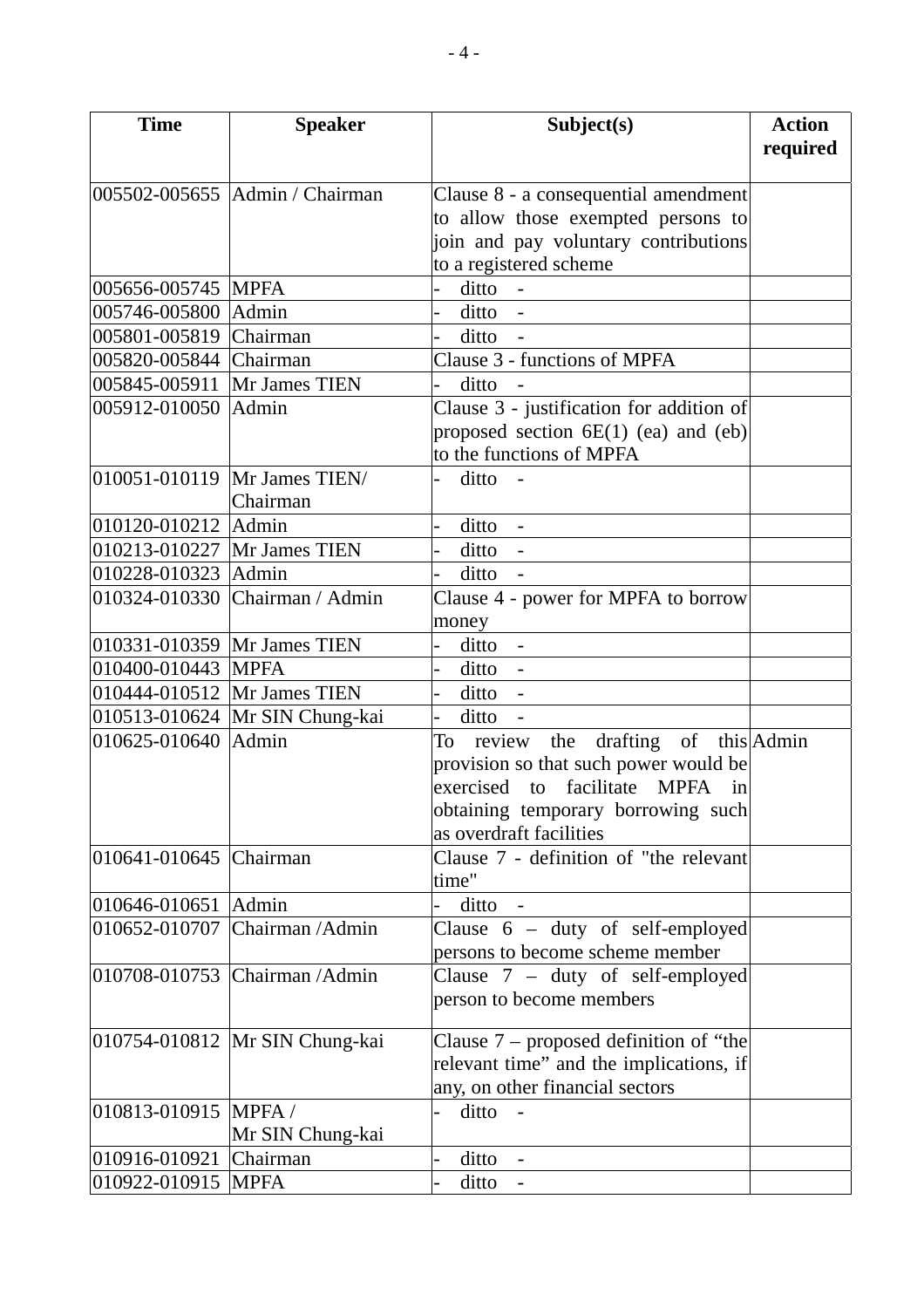| <b>Time</b>            | <b>Speaker</b>                 | Subject(s)                                       | <b>Action</b><br>required |
|------------------------|--------------------------------|--------------------------------------------------|---------------------------|
| 010916-010929 Chairman |                                |                                                  |                           |
|                        |                                | ditto                                            |                           |
| 010930-010949          | Mr James TIEN                  | ditto<br>$\blacksquare$                          |                           |
| 010950-011025          | Admin                          | $ditto -$                                        |                           |
| 011026-011100          | Mr SIN Chung-kai               | ditto -                                          |                           |
| 011101-011130          | Admin                          | $ditto -$                                        |                           |
| 011131-011144          | Mr SIN Chung-kai               | ditto                                            |                           |
| 011145-011217          | Chairman                       | The Administration to provide further Admin      |                           |
|                        |                                | explanation for adding "the beginning            |                           |
|                        |                                | of " before "the date";                          |                           |
|                        |                                | ALA3 to examine the proposed ALA3                |                           |
|                        |                                | amendment with the Administration's              |                           |
|                        |                                | legal adviser                                    |                           |
| 011218-011228 Chairman |                                | Clause $8$ – exempted persons eligible           |                           |
|                        |                                | to pay voluntary contributions                   |                           |
| 011229-011403          | <b>MPFA</b>                    | ditto -                                          |                           |
| 011404-011502          | Chairman                       | $ditto -$                                        |                           |
| 011503-011531          | Admin /Chairman                | $ditto -$                                        |                           |
| 011532-011543          | Chairman                       | Clause $9$ – approval of trustees                |                           |
| 011544-011609          | Admin                          | Clause $9 -$ CSA to substitute<br>$\lq\lq\lq\lq$ |                           |
|                        |                                | working days' advance notice" with               |                           |
|                        |                                | "30 working days' advance notice"                |                           |
| 011610-011615 Chairman |                                | ditto                                            |                           |
| 011616-011715          | Admin / Chairman               | Clause $9 - CSA$ to proposed section             |                           |
|                        |                                | $20(12)$ to remove the requirement for           |                           |
|                        |                                | an approved trustee to surrender the             |                           |
|                        |                                | last certificate of approval within a            |                           |
|                        |                                | specified period of time                         |                           |
|                        | 011716-011810 MPFA / Chairman  | ditto                                            |                           |
| 011811-011835          | Mr Bernard CHAN /              | Clause $20$ – decisions which might be           |                           |
|                        | <b>MPFA</b>                    | the subject of an appeal                         |                           |
| 011836-011905          | Admin /MPFA                    | ditto -                                          |                           |
| 011906-011919          | Chairman                       | $ditto -$                                        |                           |
| 011920-011933          | Mr SIN Chung-kai               | ditto                                            |                           |
| 011934-011943          | Mr Bernard CHAN                | The<br>Administration<br>provide Admin<br>to     |                           |
|                        |                                | information on the Appeal<br><b>Board</b>        |                           |
|                        |                                | including its membership                         |                           |
|                        | 011944-012040 Chairman / Admin | Clause 10                                        |                           |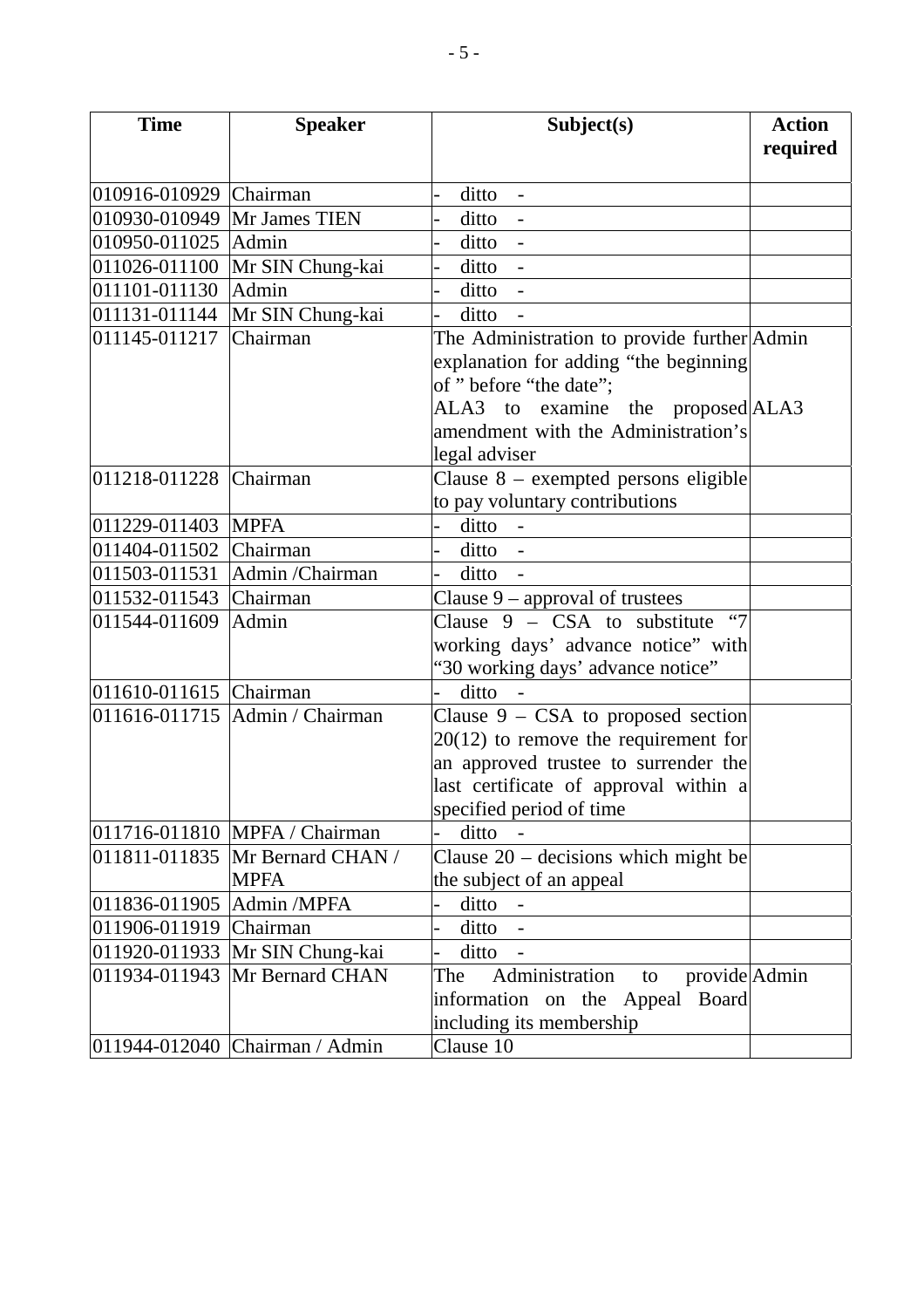| <b>Time</b>            | <b>Speaker</b>                                  | Subject(s)                                      | <b>Action</b> |
|------------------------|-------------------------------------------------|-------------------------------------------------|---------------|
|                        |                                                 |                                                 | required      |
|                        | 012041-012115 Mr SIN Chung-kai                  | Clause<br>$10 -$<br>he<br>queried<br>the        |               |
|                        |                                                 | justification for empowering MPFA to            |               |
|                        |                                                 | amend/ impose conditions<br>with                |               |
|                        |                                                 | respect to the "marketing" of the               |               |
|                        |                                                 | scheme and arbitrariness of such                |               |
|                        |                                                 | conditions                                      |               |
| 012116-012211          | <b>MPFA</b>                                     | ditto                                           |               |
|                        | 012212-012219 Mr Bernard CHAN                   | ditto<br>$\overline{\phantom{0}}$<br>$\sim$ $-$ |               |
| 012220-012228 MPFA     |                                                 | $ditto -$<br>$\overline{a}$                     |               |
|                        | 012229-012235 Mr Sin Chung-kai                  | ditto -                                         |               |
| 012236-012250 Chairman |                                                 | $ditto -$<br>$\overline{a}$                     |               |
|                        | $\overline{01225}1 - 012609$ Mr Sin Chung-kai / | ditto -<br>$\overline{a}$                       |               |
|                        | <b>MPFA</b>                                     |                                                 |               |
| 012610-012612 Chairman |                                                 | ditto                                           |               |
| 012613-012636 Admin    |                                                 | ditto<br>$\overline{\phantom{a}}$               |               |
|                        | 012637-012656 Mr Bernard CHAN                   | $ditto -$                                       |               |
|                        | 012657-012731   Mr SIN Chung-kai                | ditto -                                         |               |
| 012732-012736 MPFA     |                                                 | ditto                                           |               |
|                        | 012737-012832 Mr SIN Chung-kai                  | ditto<br>$\sim$ $-$                             |               |
| 012833-012842 Chairman |                                                 | $ditto -$                                       |               |
| 012843-012917 MPFA     |                                                 | ditto -                                         |               |
| 012918-013111          | Mr SIN Chung-kai /                              | ditto<br>$\overline{a}$<br>$\sim$               |               |
|                        | <b>MPFA</b>                                     |                                                 |               |
| 013112-013202 Admin    |                                                 | ditto<br>$\blacksquare$                         |               |
| 013203-013256 Chairman |                                                 | ditto                                           |               |
|                        | 013257-013344 Mr SIN Chung-kai                  | ditto                                           |               |
| 013345-013355 Chairman |                                                 | The Administration to consider how to Admin     |               |
|                        |                                                 | limit MPFA's power, such as by                  |               |
|                        |                                                 | limiting the imposition of conditions           |               |
|                        |                                                 | to provisions in "codes of practice" or         |               |
|                        |                                                 | "guidelines" or by other means                  |               |
|                        | 013356-013519 Mr Bernard CHAN                   | Clause $10 - he$ conveyed<br>the                |               |
|                        |                                                 | concern that conditions<br>industry's           |               |
|                        |                                                 | might be imposed for political reasons          |               |
| 013520-013524 Chairman |                                                 | The Administration to consider how to Admin     |               |
|                        |                                                 | limit MPFA's power in this regard               |               |
|                        | 013525-013730 Mr SIN Chung-kai                  | Clause $10$ – he raised concern for             |               |
|                        |                                                 | empowering MPFA to amend/impose                 |               |
|                        |                                                 | conditions<br>with<br>the<br>respect<br>to      |               |
|                        |                                                 | "marketing" of the scheme                       |               |
| 013731-013804 Admin    |                                                 | ditto -                                         |               |
| 013805-013818 Chairman |                                                 | ditto                                           |               |